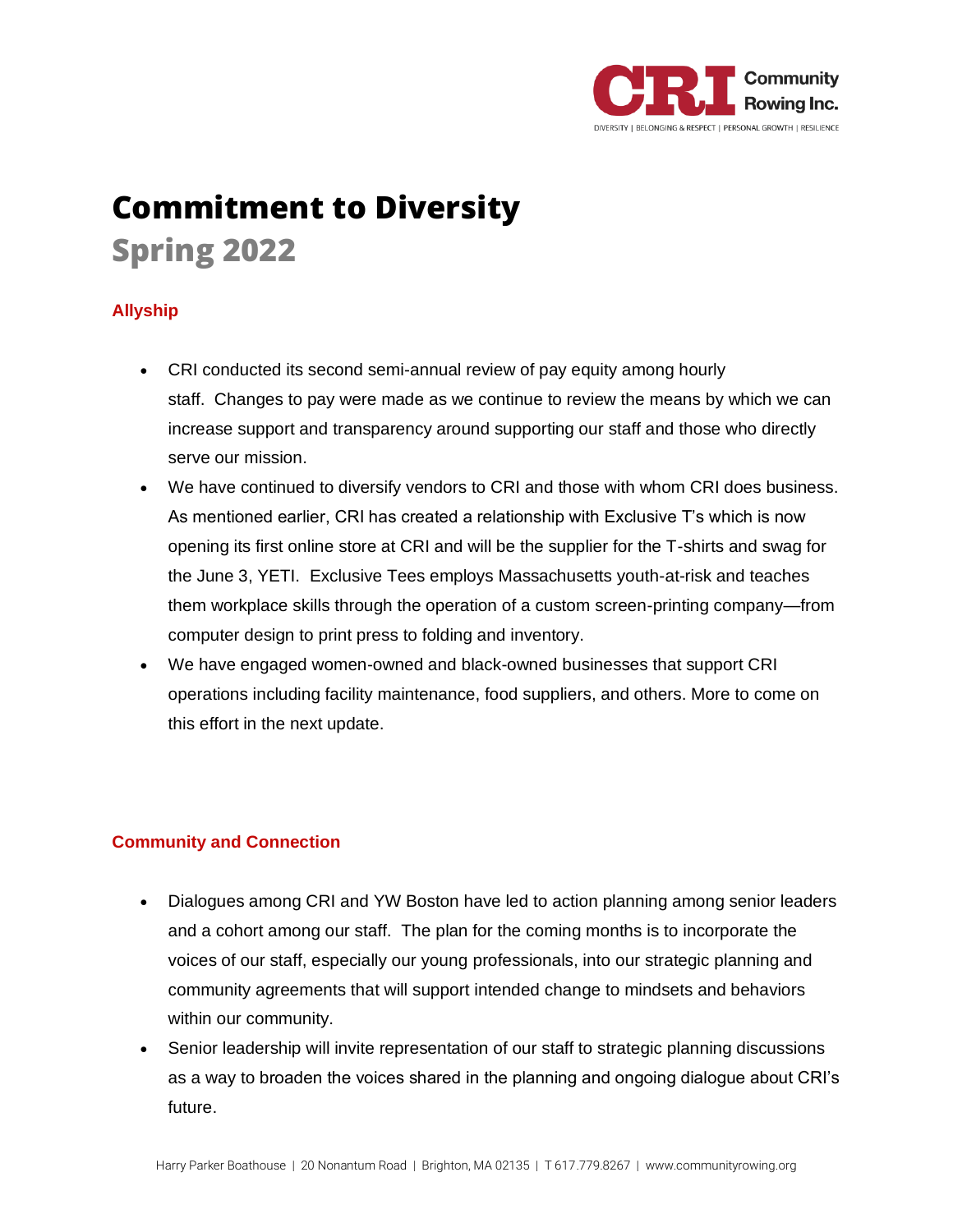- CRI and Cambridge Boat Club collaborated in discussions with the City of Cambridge Public Schools to create a Middle School Indoor Rowing program. In late April, members of CBC and CRI met with officials from Cambridge Schools and agreed to begin serving the Cambridge public middle schools with a program starting in the fall of 2022.
- Our summer Let's Row Fellowship program is fully registered. We've expanded the program to host 6 Fellows, up from 4 Fellows in its first year. The Let's Row Fellowship program invites Public School PE teachers engaged in our middle school indoor program to come to CRI for a 5 week paid, on-water/outdoor coaching certification program. The Fellows complete the program with a USRowing Level 1 Coaching Certification and are CRI Certified to coach learn to row programs on the water.
- We have determined the dates for CRI and Boston Center for Youth and Families to engage in summer programming for underserved youth. This program started last year in which over 700 youth from Boston came to CRI free of charge for field trips and learn to row experiences.

## **Diversifying CRI**

- In 2021, 100% of management hires at CRI were people of color—we welcomed Jen Fitz-Roy as our Manager of Para and Military Rowing and Jayvi Suarez, our Manager of Middle School Indoor Rowing. We are in another hiring phase for coaches—as we know, the pipeline of most experienced rowers and coaches is not diverse. We will continue to pursue building a pathway for future leaders in rowing by increasing the number of rowers of color, pursuing/recruiting coaches of color and creating opportunities for mentorship and coaching leadership among a more inclusive cross section of our community.
- In order to know where we want to "go," we've begun learning where we "are." With respect to diversifying those who row at CRI, we've begun collecting demographic data on those who register for programs at CRI. As part of our dialogues with coaches, exploring new recruiting strategies and non-traditional access is part of our approach to finding young people who would not otherwise have the background, experience, or ability to access CRI.